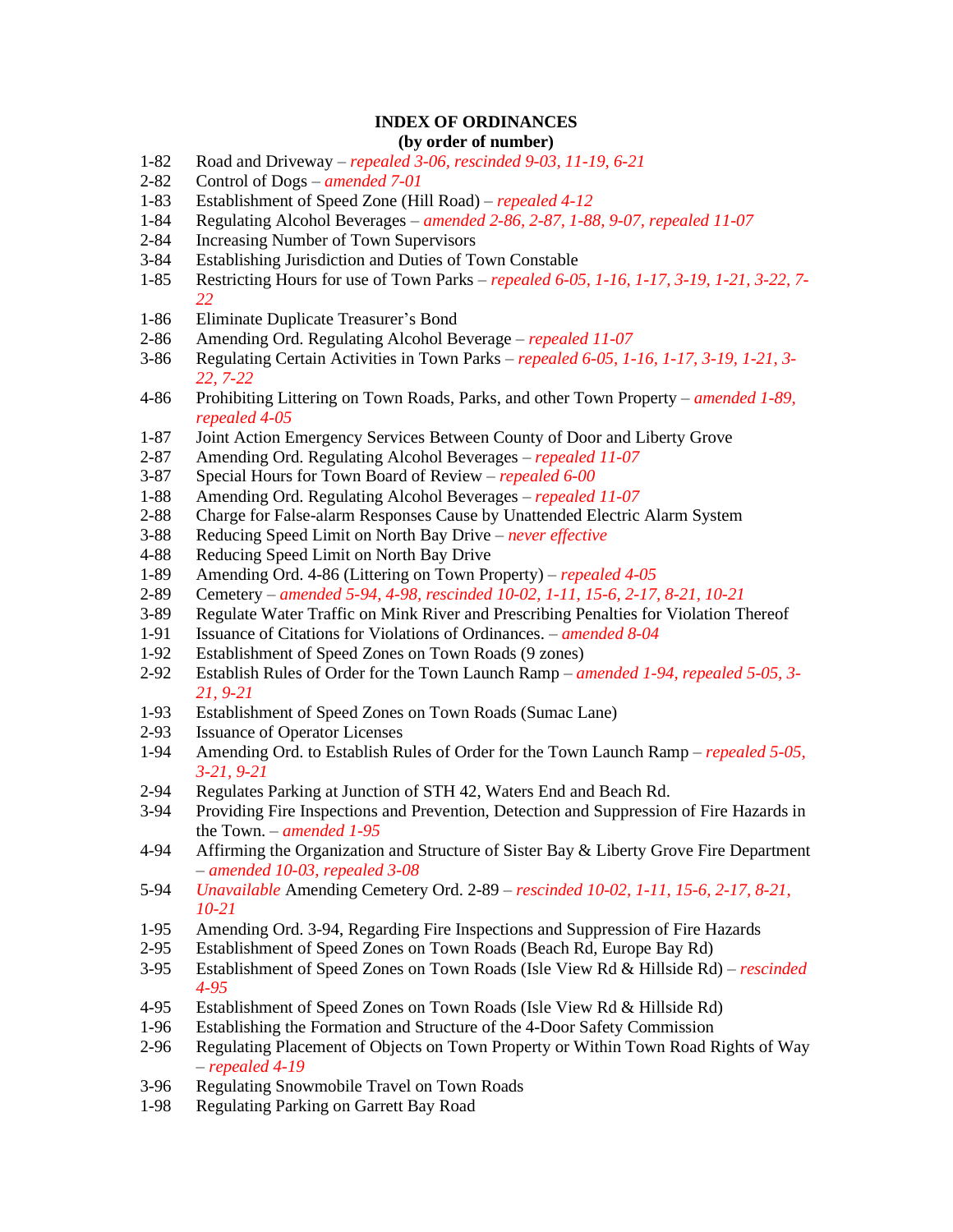- 2-98 Establishment of Speed Zones on Town Roads (Mink River Road)
- 3-98 Appointment of Town Clerk
- 4-98 Amending Cemetery Ord. 2-89 *rescinded 10-02, 1-11, 15-6, 2-17, 8-21, 10-21*
- 1-99 Regulating Outside Storage, Unsightly Premises & Hazards *amended 7-04, 2-13*
- 2-99 Open space preservation program
- 3-99 Establishment of Speed Zones on Town Roads (Timberline Rd & Sunnyside Ln.)
- 4-99 *never effective* Holding tank regulations *rescinded 5-99*
- 5-99 Holding tank regulations. *amended 1-01, 3-01 19-03*
- 1-00 Establishment of Speed Zones on Town Roads (Europe Bay Rd.)
- 2-00 Building Codes, Permits & Inspection Fees. *amended 3-00, 2-01, 3-02, 13-07, 8-08, 2- 12, rescinded 3-16, 10-19, 12-19, 16-19*
- 3-00 Amending Ord. 2-00, Building Code, Permit and Inspection Fees *rescinded 3-16, 10- 19, 12-19, 16-19*
- 4-00 Establishment of Speed Zones on Town Roads (Europe Lake Rd.)
- 5-00 Confidentiality of income & expense to Assessor for assessment purposes.
- 6-00 Hours for Town Board of Review
- 7-00 Appointment of Alternate Members of Board of Review
- 8-00 Voter Registration & Polling Place Hours.
- 1-01 Amending Ord. 5-99 (Holding Tank Regulations) *amended 19-03*
- 2-01 Amending Ord. 2-00 (Building Codes, Permits & Inspection Fees) *repealed 12-06, rescinded 3-16, 10-19, 12-19, 16-19*
- 3-01 Amending Ord. 5-99, (Holding Tank Regulations)
- 4-01 Establishment of Speed Zones on Town Roads (Scandia Rd.)
- 5-01 Appointment of Alternate Members of Board of Review
- 6-01 Establishment of Speed zones on Town Roads (Orchard Rd.)
- 7-01 Amending Ord. 82-2 (Control of Dogs)
- 8-01 Mailbox policy *repealed 5-22*
- 9-01 Establishment of Speed Zones on Town Roads (Old Stage Rd.)
- 1-02 Establishing A Town Plan Commission *amended 9-12*
- 2-02 Installment payment of Special Assessments.
- 3-02 Amending Ord. 2-00 (Building Codes, Permits & Inspection Fees) *repealed 12-06, rescinded 3-16, 10-19, 12-19, 16-19*
- 4-02 Establishment of Speed Zones on Town Roads (Waters End Rd. & Lakeview Rd.)
- 5-02 Establishment of Speed Zones on Town Roads (Woodcrest Rd.)
- 6-02 Authorize Sister Bay / Liberty Grove Fire Commission to participate in L.O.S.A. program
- 7-02 Naming of roads (Penny Lane)
- 8-02 Appointment of Town Treasurer
- 9-02 Naming of Roads (Buckhorn Lane)
- 10-02 Cemetery (rescinds all previous cemetery ordinances) *amended 2-09, 2-10, rescinded 1-11, 15-6, 2-17, 8-21, 10-21*
- 11-02 Notification at Alarm Pull Stations
- 12-02 Notification at Alarm Pull Stations
- 1-03 Automatic Fire Sprinkler Systems *repealed 2-08*
- 2-03 Naming of roads (Tully Lane) *rescinded 4-03*
- 3-03 Naming of roads (Beach Ln, East Door Bluff Rd, Europe Lake Ln, East Green Rd, Hillcrest Ln, Orchard Dr, Arbor Dr, Ironwood Rd, On the Rocks Rd, Plum View Ln, & Sawmill Ln)
- 4-03 Naming of Roads (Cottage Ln)
- 5-03 Naming of Roads (Fawn Ln, Deer Tr, & Antler Rd)
- 6-03 Appointment of Alternate Members of Board of Review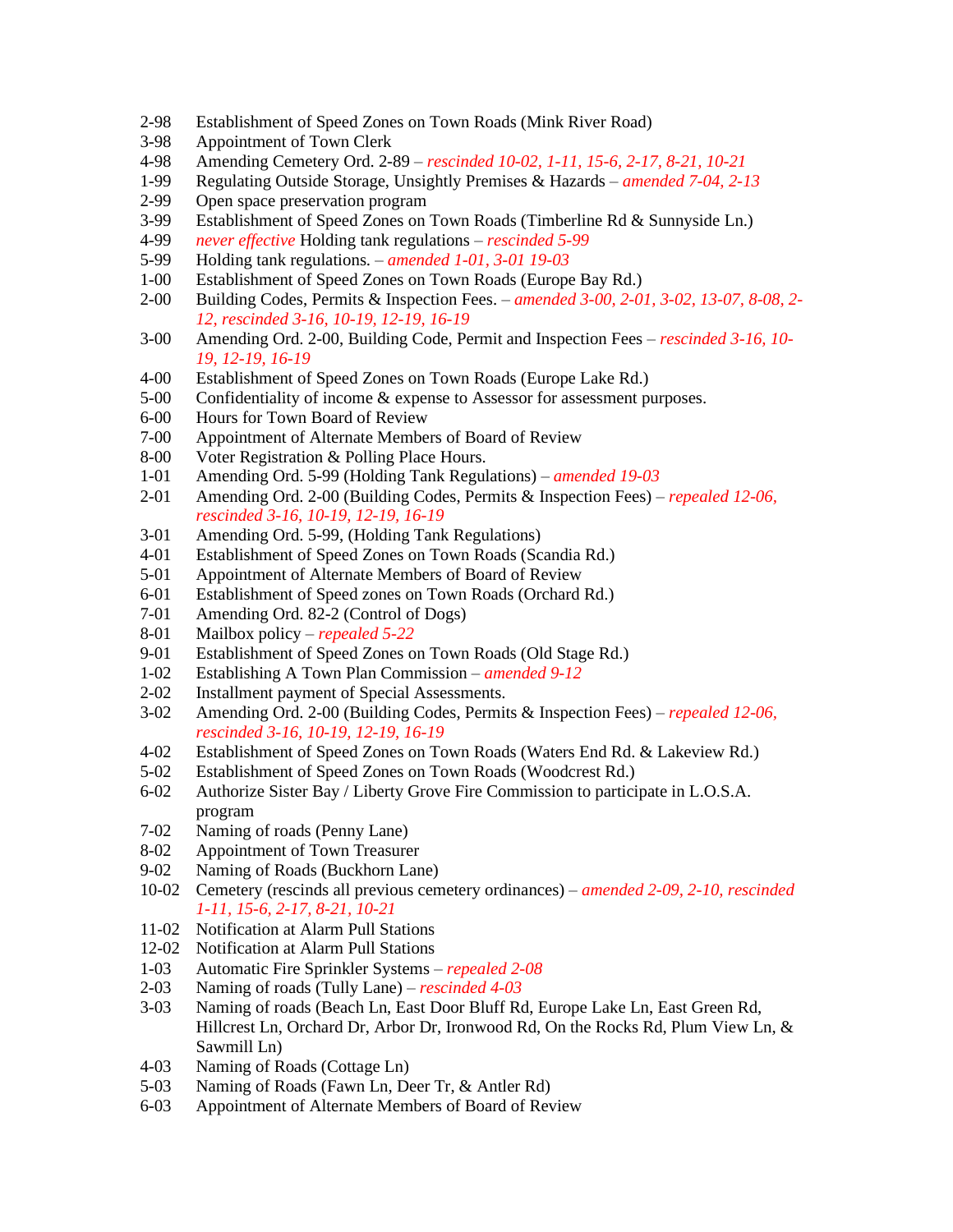- 7-03 Regulating Disposal of Refuse in Town Parks & Property and Maintenance Thereof *repealed 4-05*
- 8-03 Naming of Roads (Highway 42 Gills Rock)
- 9-03 Driveway– *amended 6-04, rescinded 11-19, 6-21*
- 10-03 Amending Ord.4-94, Affirming Organization & Structure of SB & LG Fire Department *repealed 3-08*
- 11-03 Naming of Roads (Meadow Wood Lane)
- 12-03 Naming of Roads (Europe Lake Court)
- 13-03 Naming of Roads (High Road Lane)
- 14-03 Naming of Roads (Cedar Branch)
- 15-03 Naming of Roads (Timberline Circle)
- 16-03 Naming of Roads (North Bay Lane)
- 17-03 Naming Town Roads (96 roads)
- 18-03 Notice of Adoption of Smart Growth Plan
- 19-03 Amending Ord. 5-99 & Ord. 1-01 (Holding Tank Regulations)
- 1-04 Naming of Roads (Waterview Lane)
- 2-04 Naming of Roads (Harbor Shores Drive)
- 3-04 Appointment of Alternate Members of Board of Review
- 4-04 Naming of Roads (Heartland Trail)
- 5-04 Naming of Roads (Elsie's Way)
- 6-04 Amending Ord. 9-03 code regarding driveways *rescinded 11-19, 6-21*
- 7-04 Amending Ord. 1-99 regulating Outside Storage Unsightly Premises and Hazards
- 8-04 Amending Ord. 1-91 relating to Issuance of Citations for Violations of Town Ordinances
- 9-04 Naming of Roads (Watersmeet Lane)
- 10-04 Naming of Roads (Garrett Bay Lane)
- 11-04 Naming of Roads (Central Road)
- 12-04 Naming of Roads (Gilmore Ln, Carrington Ln, & Fleetwing Dr)
- 13-04 Naming of Roads (Lindem Lane)
- 1-05 Rules for Deliberation, Parliamentary Procedure, & Duties *rescinded 9-08*
- 2-05 Naming of Roads (Big Pine Lane)
- 3-05 Naming of Roads (Liberty Park Circle East and West)
- 4-05 Regulating Disposal of Refuse in Town Parks and Property and Maintenance
- 5-05 Establish Rules of Order for Town Launch Ramp. *amended 15-1, repealed 3-21, 9-21*
- 6-05 Regulating Certain Activities in Town Parks. *amended 1-06, repealed 1-16, 1-17 3-19, 1-21, 3-22, 7-22*
- 7-05 Naming of Roads (Northport Woods Lane)
- 8-05 Appointment of Alternate Members of Board of Review
- 9-05 Naming of Roads (Beach Haven Lane)
- 10-05 Naming of Roads (Horsley Lane)
- 11-05 Re-naming of Roads (9 roads)
- 12-05 Naming of Roads (Big Pine Lane)
- 13-05 Naming of Roads (Birch Field Lane)
- 1-06 Amending Ord. 6-05, Code regarding parks *repealed 1-16, 1-17 3-19, 1-21, 3-22, 7-22*
- 2-06 Road Weight Limits
- 3-06 Standards for Construction & Acceptance of Town Roads
- 4-06 Appointment of Alternate Members of Board of Review
- 5-06 Amending the 2020 General Plan Design Map of the Comprehensive Plan
- 6-06 Naming of Roads (Northport Ridge Drive)
- 7-06 Naming of Roads (Garrett Bluff Court)
- 8-06 Establishment of Speed Zone (Townline Dr)
- 9-06 Naming of Roads (Kinsey Bay Court)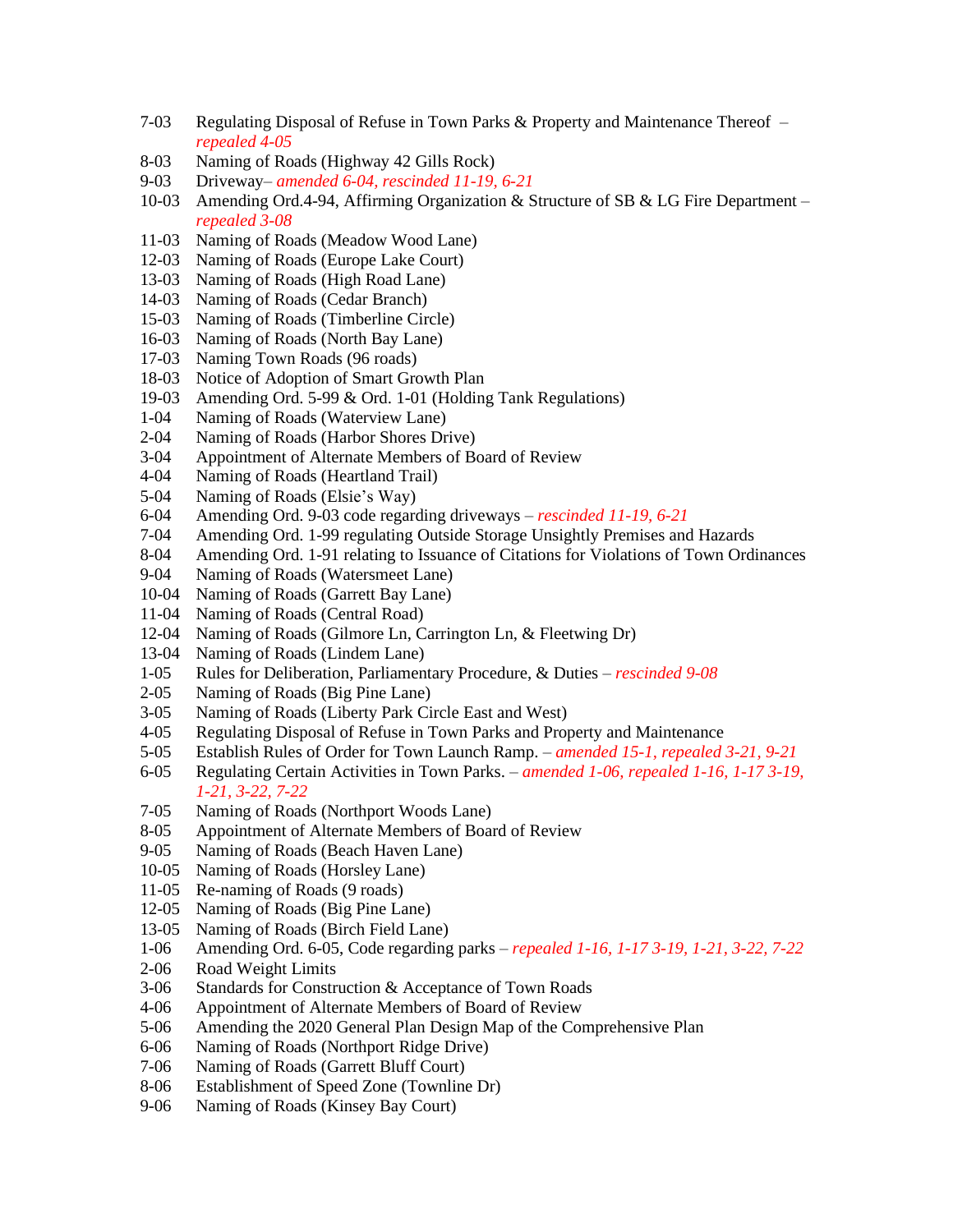- 10-06 Naming of Roads (Lloyd's Way)
- 11-06 Damage to Town Roads
- 12-06 Amending Ord. 2-00, Building Code *amended 13-07, rescinded 3-16, 10-19, 12-19, 16- 19*
- 1-07 Naming of Roads (Liberty Park Ln and DuNord Court)
- 2-07 Collecting Room Tax *amended 12-07, repealed 7-21*
- 3-07 Naming of Roads (Harbor Shores Court)
- 4-07 Fireworks Policy *repealed 2-19, 15-19*
- 5-07 Appointment of Alternate Members of Board of Review
- 6-07 No Parking Zone on Hwy 42
- 7-07 Naming of Roads (Settlement Woods Trail)
- 8-07 Naming of Roads (Starlight Woods Lane)
- 9-07 Amending Alcohol Beverage Ord. 1-84 *repealed 11-07*
- 10-07 Naming of Roads (Heron Ridge Rd, E Heron Ridge, & W Heron Ridge)
- 11-07 Regulating Alcoholic Beverages in the Town
- 12-07 Amending Overnight Lodging Tax Ordinance *repealed 7-21*
- 13-07 Amending Ord. 2-00, Building Code, Permit, and Inspection Fees *rescinded 3-16, 10- 19, 12-19, 16-19*
- 1-08 Naming of Roads (Woodland Trail)
- 2-08 Automatic Fire Sprinkler Systems
- 3-08 Approving Intergovernmental Agreement Establishing the Fire Board & Fire Department
- 4-08 Laying out, altering or Abandoning Town Roads or Right of Way
- 5-08 *Does not exist*
- 6-08 No parking zone on Hwy 42
- 7-08 Appointment of Alternate Members of Board of Review
- 8-08 Amending Ord. 2-00 Section 10 Issuance of Permits *rescinded 3-16*
- 9-08 Rules for Deliberation, Parliamentary Procedures, and Duties *rescinded 5-12, amended 8-16*
- 10-08 Naming of Roads (Door Bluff Lane)
- 1-09 Naming of Roads (North Woodland Drive)
- 2-09 Amending Cemetery Ord. 10-02 *rescinded 1-11, 15-6, 2-17, 8-21, 10-21*
- 3-09 Adopting Notice of Records Access *repealed 1-12, 1-22*
- 4-09 Establishing a Bulkhead line at Ellison Bay Community Center
- 5-09 Appointment of Alternate Members of Board of Review
- 6-09 Establishment of Speed Zone (Country Lane)
- 7-09 Reflective Symbol on Structures Using Engineered Lumber
- 1-10 Utilities *replaced 6-12*
- 2-10 Amending Ord.10-02, Cemetery *rescinded 1-11, 15-6, 2-17, 8-21, 10-21*
- 3-10 Appointment of Alternate Members of Board of Review
- 4-10 Damage to Public Property
- 5-10 Use of Public Ways Closed to Travel
- 1-11 Administration of Liberty Grove Cemeteries *amended 3-13, 2-14,4-14, rescinded 15-6, 2-17, 8-21, 10-21*
- 2-11 Appointment of Alternate Members of Board of Review
- 3-11 Appointment of Alternate Members of Board of Review
- 4-11 Appointment of Alternate Members of Board of Review
- 1-12 Notice of Records Access *amended 4-12, repealed 1-22*
- 2-12 Amending Ord. 2-00 Section 10, Issuance of Permits *rescinded 3-16*
- 3-12 Extending Town Officer Terms
- 4-12 Amending Ord. adopting Notice of Records Access (1-12) *repealed 1-22*
- 4-12 Establishing Speed Zone (portion of Hill Road)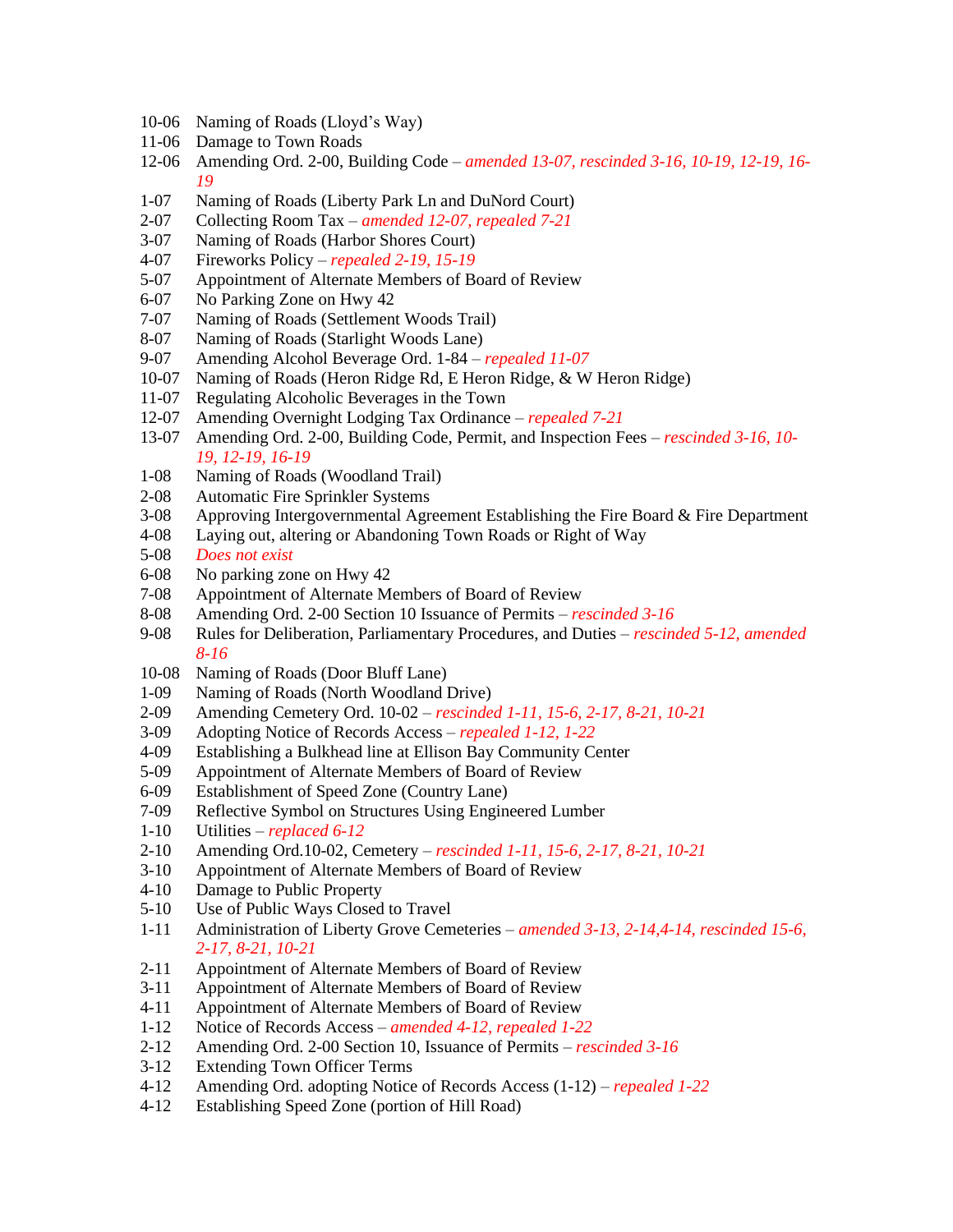- 5-12 Rules for Deliberation *amended 8-16*
- 6-12 Utilities *repealed 5-19*
- 7-12 No parking zone on Hill Rd
- 8-12 Alternates for the Board of Review
- 9-12 Amending Ord. 1-02 (Establishing a Town Plan Commission)
- 10-12 Establishment of Speed Zone (Isle View Road-Timberline to Northern Door)
- 1-13 Building Structures & Control *rescinded 3-16, 10-19, 12-19, 16-19*
- 2-13 Amending Ord. 1-99 (Regulating Outside Storage, Unsightly Premises and Hazards)
- 3-13 Amending Ord. 1-11 (Cemetery) *rescinded 15-6, 2-17, 8-21, 10-21*
- 4-13 Appointment of Alternate Members of Board of Review
- 5-13 Parking of Vehicles and Other Equipment on Town Property
- 5-13 Speed zone on Garrett Bay Rd & Isle View from Hwy 42 to causeway.
- 6-13 Establishing a Bulkhead Line at Sand Bay Public Town Park
- 7-13 Establishing a Bulkhead line at Hotz Memorial Park (Europe Bay park)
- 8-13 Town Land Division
- 1-14 *Does not exist*
- 2-14 Amending Cemetery Ordinance 1-11 *rescinded 15-6, 2-17, 8-21, 10-21*
- 3-14 Issuance of Temporary Licenses *repealed 9-19*
- 4-14 Amending Cemetery Ordinance 1-11 *rescinded 15-6, 2-17, 8-21, 10-21*
- 15-1 Amending Ord. 5-05 (Establish Rules of Order for Town Launch Ramp) *repealed 3-21, 9-21*
- 15-2 Prohibiting Application of Liquid Animal Manure Using Center Pivot Irrigation Systems
- 15-3 Appointment of Alternate Members of Board of Review
- 15-4 Establishing Procedures & Criteria for Allowing Alternative Forms of Sworn Testimony at BOR Hearings
- 15-5 Naming of Roads (Porcupine Bay Lane)
- 15-6 Administration of Liberty Grove Cemeteries *rescinded 2-17, 8-21. 10-21*
- 1-16 Regulating Certain Activities in Town Parks. *amended 6-16, repealed 1-17, 3-19, 1-21, 3-22, 7-22*
- 2-16 Tower Sighting *repealed 7-19*
- 3-16 Building Code, Permit, Inspection Fees and Commercial Plan Review *rescinded 10-19, 12-19, 16-19*
- 4-16 Use of Town Facilities for Meeting by Organizations *rescinded 6-17*
- 5-16 Naming of Roads (Porcupine Bay Lane)
- 6-16 Amending Ord. 1-16 (Regulating Certain Activities in Town Parks) *repealed 1-17, 3- 19, 1-21, 3-22, 7-22*
- 7-16 Regulating Noxious Weeds and Invasive Species
- 8-16 Amending Ord. 9-08 (Rules for Deliberation, Parliamentary Procedure and Duties)
- 9-16 Naming of Roads (Central Road to become Dragonfly Lane)
- 1-17 Regulating certain activities in Town Parks *repealed 3-19, 1-21, 3-22, 7-22*
- 2-17 Administration of Liberty Grove Cemeteries *rescinded 8-21, 10-21*
- 3-17 Appointment of Alternate Members of Board of Review
- 4-17 Boring or Trenching of Town Roads *modified 2-20*
- 5-17 Broadband Forward *amended 1-18*
- 6-17 Use of Town Facilities for Meetings by Organizations
- 7-17 Footings and Foundations for Accessory Buildings
- 8-17 Control of High Strength Wastes at Waste Water Treatment Plant *repealed 13-19*
- 1-18 Amending Ord. 5-17 relating to Broadband Forward
- 2-18 Appointment of Alternate members of Board of Review
- 3-18 Prohibiting the Application, Dispersal, or Land Spreading of Unmanipulated Animal or Vegetable Manure